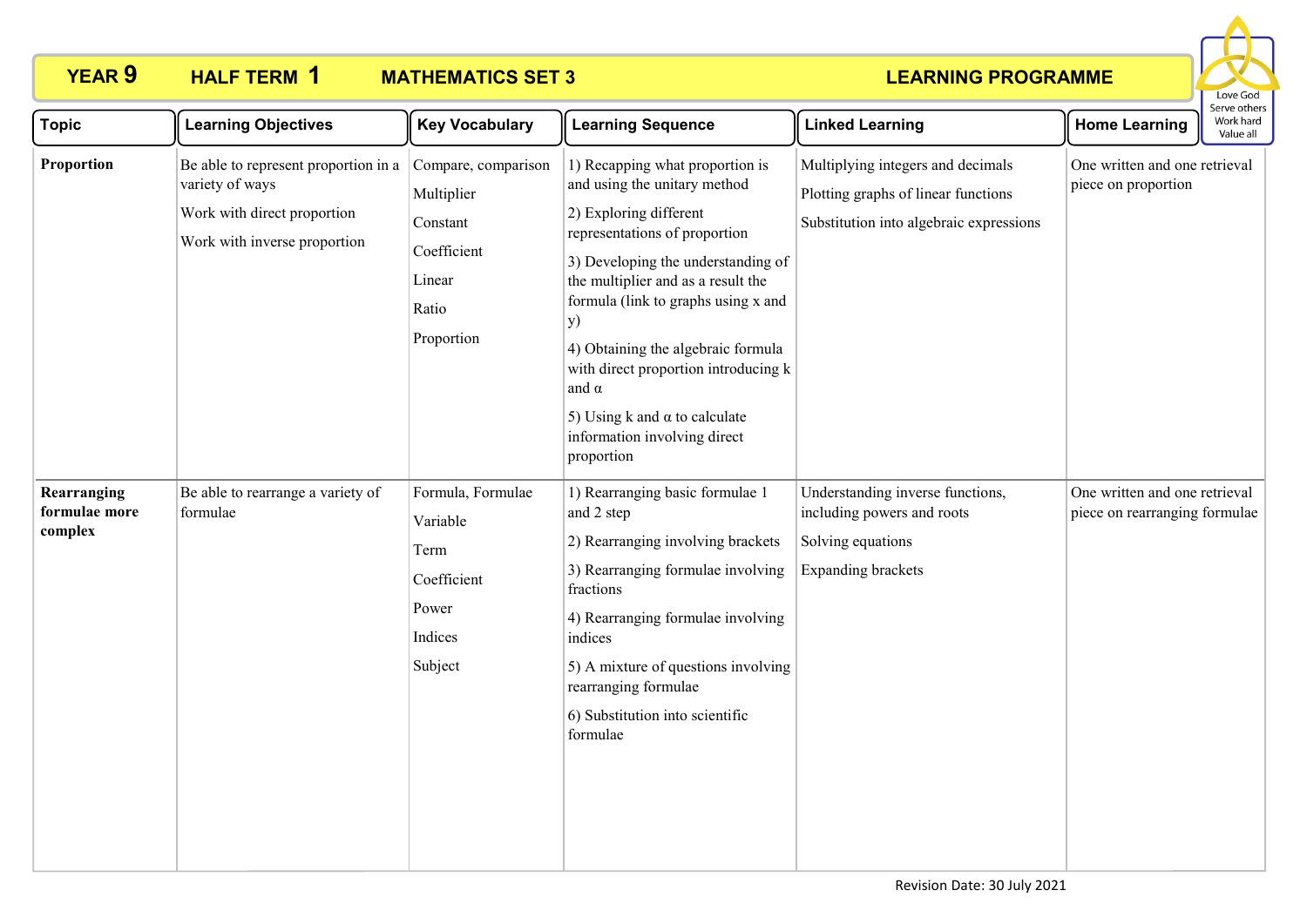

| <b>Topic</b>                          | <b>Learning Objectives</b>                                                                                                                                                                                                     | <b>Key Vocabulary</b>                                                                                                                                                                                           | <b>Learning Sequence</b>                                                                                                                                                                                                                                                                                                                                                                                                       | <b>Linked Learning</b>                                                                                                        | <b>Home Learning</b>                                                     | Serve others<br>Work hard<br>Value all |
|---------------------------------------|--------------------------------------------------------------------------------------------------------------------------------------------------------------------------------------------------------------------------------|-----------------------------------------------------------------------------------------------------------------------------------------------------------------------------------------------------------------|--------------------------------------------------------------------------------------------------------------------------------------------------------------------------------------------------------------------------------------------------------------------------------------------------------------------------------------------------------------------------------------------------------------------------------|-------------------------------------------------------------------------------------------------------------------------------|--------------------------------------------------------------------------|----------------------------------------|
| <b>Indices</b>                        | Recap basic laws of indices<br>Work with negative and fractional<br>indices<br>Work with indices and algebra                                                                                                                   | $\Box$ Power<br>$\Box$ Root<br>□ Index, Indices<br>$\Box$ Positive<br>$\Box$ Negative                                                                                                                           | 1) Recapping indices including<br>substitution with indices<br>2) Recap laws of indices<br>3) Writing numbers with different<br>bases<br>4) Manipulating rules of indices to<br>simplify a question<br>5) Problems involving indices<br>6) Negative indices<br>7) Negative indices including<br>coefficients<br>8) Fractional indices exploring<br>patterns and calculating                                                    | Basic laws of indices<br>Cancelling fractions by identifying<br>common factors<br>Powers and roots<br>Identifying reciprocals | One written and one retrieval<br>piece on indices                        |                                        |
| Pythagoras and<br><b>Trigonometry</b> | Calculate with Pythagoras' theorem<br>Understand the Trigonometric<br>ratios<br>Use the Trigonometric ratios to<br>calculate sides and angles on right<br>angled triangles<br>Use trigonometry and Pythagoras<br>with bearings | Pythagoras' theorem<br>$\Box$ Right angle<br>$\Box$ Square root<br>$\Box$ Sine<br>$\Box$ Cosine<br>$\Box$ Tangent<br>$\Box$ Opposite<br>$\Box$ Adjacent<br>□ Hypotenuse<br>Elevation<br>Depression<br>□ Bearing | 1) Recap Pythagoras<br>2) 3D Pythagoras<br>3) Exploring the ratios<br>4) Labelling the triangle and<br>picking a ratio (no calculating)<br>5) Calculating angles<br>6) Calculating missing sides<br>7) Calculating missing sides<br>8) Calculating angles and sides<br>using trig<br>9) Angles of elevation and<br>depression<br>10) Working with right angled<br>triangles (pythag and trig)<br>11) Bearings and right angled | Solving linear equations<br>Area of squares<br>Powers and roots<br>Rearranging formulae                                       | One written and one retrieval<br>piece on Pythagoras and<br>trigonometry |                                        |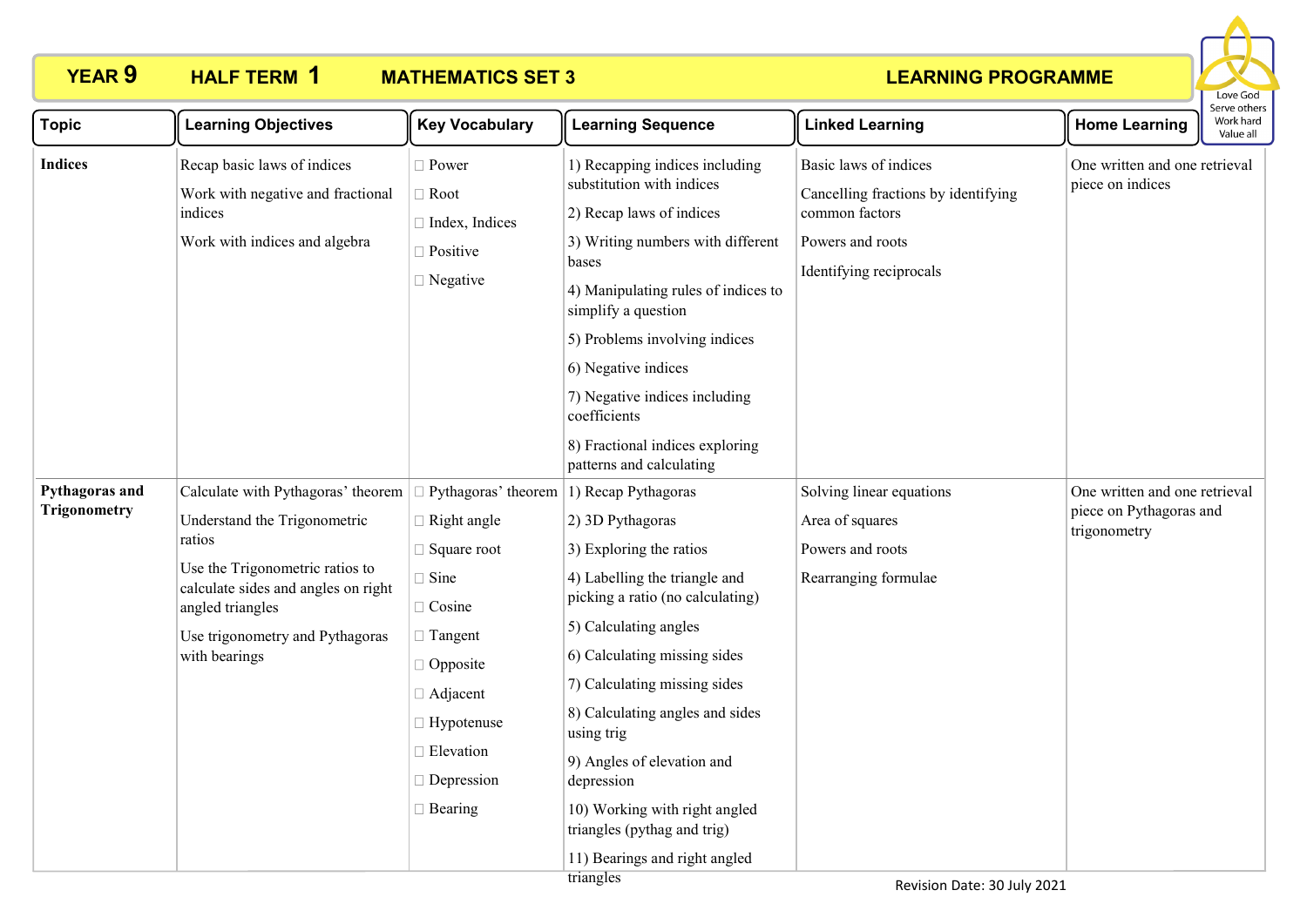

| <b>Topic</b>                   | <b>Learning Objectives</b>                                                                                                                   | <b>Key Vocabulary</b>                                                                                    | <b>Learning Sequence</b>                                                                                                                                                                                                                                                           | <b>Linked Learning</b>                                                                                                                   | <b>Home Learning</b>                                | Serve others<br>Work hard<br>Value all |
|--------------------------------|----------------------------------------------------------------------------------------------------------------------------------------------|----------------------------------------------------------------------------------------------------------|------------------------------------------------------------------------------------------------------------------------------------------------------------------------------------------------------------------------------------------------------------------------------------|------------------------------------------------------------------------------------------------------------------------------------------|-----------------------------------------------------|----------------------------------------|
| and fractions                  | Recurring decimals Understand the relationship<br>between fractions decimals and<br>percentages<br>Convert between fractions and<br>decimals | Mixed number<br>Improper fraction<br>Decimal<br>Terminating<br>Recurring<br>Simplify, Cancel             | 1) investigation around fractions<br>and decimals, identifying recurring<br>and terminating explorative<br>2) Converting fractions to decimals<br>3) Converting fractions to recurring<br>decimals<br>4) GCSE style questions                                                      | Equivalent fractions<br>Rounding<br>Division by multiples of 10                                                                          | One written and one retrieval<br>piece on fractions |                                        |
| Data and exploring<br>averages | Calculate averages<br>Understand and use stem and leaf<br>diagrams<br>Understand quartiles                                                   | Frequency<br>Discrete data<br>Stem and leaf<br>Mean<br>Median<br>Mode<br>Quartile<br>Interquartile range | 1) Drawing stem and leaf diagrams<br>2) Drawing dual stem and leaf<br>diagrams<br>3) Averages from stem and leaf<br>including comparing them<br>4) Exploring interquartile ranges<br>from listed data<br>5) Comparing data exam style<br>where questions require worded<br>answers | Calculating with averages (mean, median<br>and mode)<br>Know the meaning of discrete and<br>continuous data<br>Calculating probabilities | One written and one retrieval<br>piece on averages  |                                        |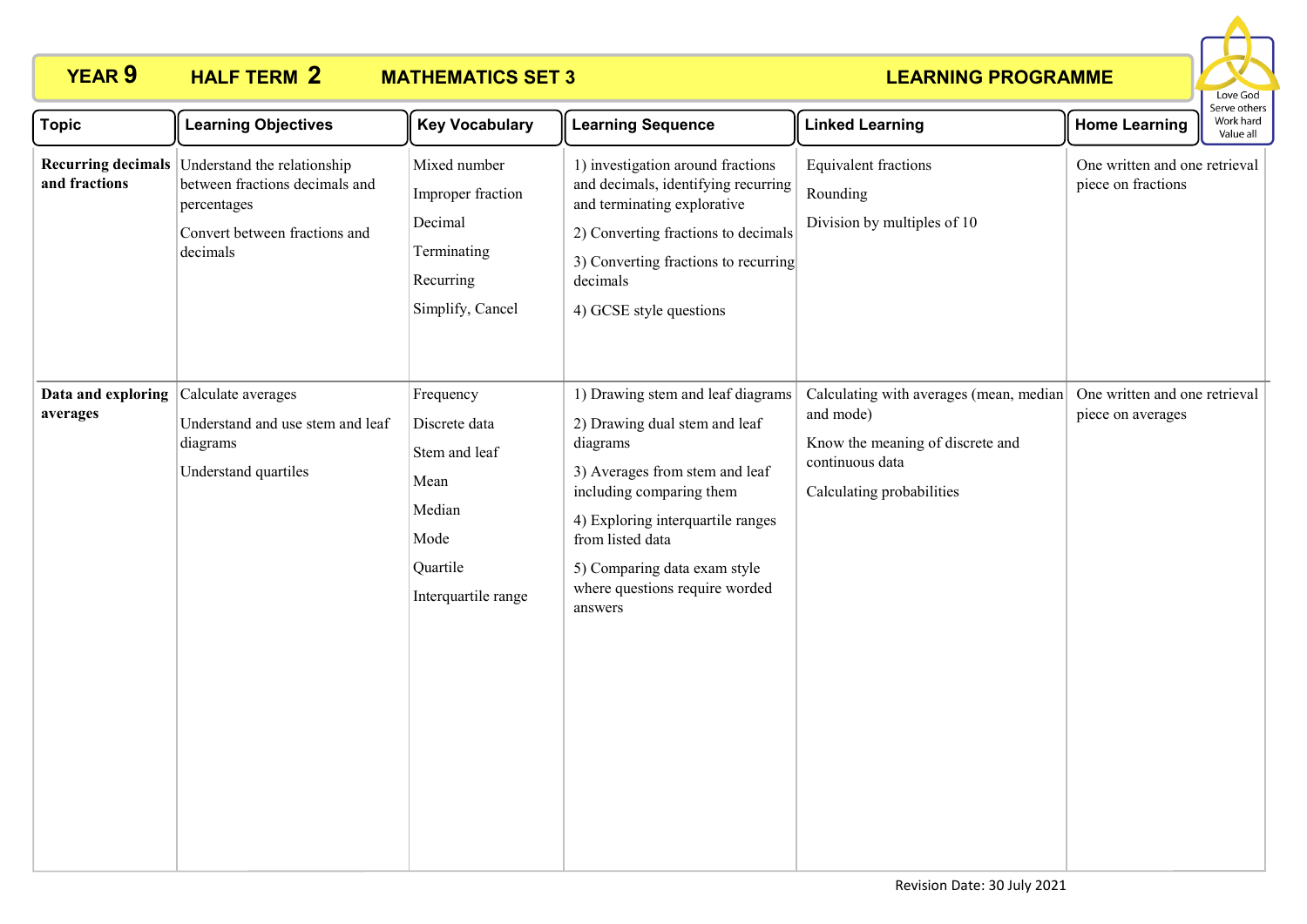

| <b>Topic</b>  | <b>Learning Objectives</b>                                                                                                                                                                                                                                               | <b>Key Vocabulary</b>                                                                                                                                          | <b>Learning Sequence</b>                                                                                                                                                                                                                                                                             | <b>Linked Learning</b>                                                                                                                                                                                                                                                       | <b>Home Learning</b>                                 | Serve others<br>Work hard<br>Value all |
|---------------|--------------------------------------------------------------------------------------------------------------------------------------------------------------------------------------------------------------------------------------------------------------------------|----------------------------------------------------------------------------------------------------------------------------------------------------------------|------------------------------------------------------------------------------------------------------------------------------------------------------------------------------------------------------------------------------------------------------------------------------------------------------|------------------------------------------------------------------------------------------------------------------------------------------------------------------------------------------------------------------------------------------------------------------------------|------------------------------------------------------|----------------------------------------|
| Quadratics    | Expand double brackets, where the<br>coefficient of x is greater than or<br>equal to 1<br>Factorise quadratics of the form<br>$x^2 \pm ax \pm b$<br>Factorise quadratics of the form x <sup>2</sup> -<br>h <sup>2</sup><br>Solving quadratic equations by<br>factorising | Product<br>Expand<br>Linear<br>Quadratic<br>Variable<br>Coefficient<br>Common factor<br>Factorise<br>Power<br>Indices                                          | 1) Expanding and factorising single<br>brackets<br>2) Expanding double brackets<br>3) Factorising quadratics<br>4) Factorising the difference of 2<br>squares<br>5) Solving quadratics through<br>factorising<br>6) Solving using factorising<br>including linking to a graph                        | Manipulate expressions by collecting like<br>terms<br>Know the rules of indices (that $x \times x =$<br>$x^2$ )<br>Calculate with negative numbers<br>Know the grid method for multiplying<br>two-digit numbers<br>Identify factors of a number<br>Plotting quadratic graphs | One written and one retrieval<br>piece on quadratics |                                        |
| <b>Angles</b> | Find angles in parallel lines by<br>identifying those that are alternate<br>and corresponding<br>Know the sum of the interior angles<br>in polygons<br>Calculate the interior angles of<br>regular polygons<br>Calculate the exterior angles of<br>polygons              | Triangle<br>Quadrilateral<br>Vertically opposite<br>Parallel<br>Alternate angles<br>Corresponding angles<br>Regular/irregular<br>polygon<br>Exterior, interior | 1) Recap angles in triangles and<br>quadrilaterals<br>2) Angles in parallel lines<br>3) Angles and parallel lines 2<br>4) Angles in irregular polygons<br>5) Interior angles in regular<br>polygons<br>6) Interior and Exterior angles and<br>polygons<br>7) Problems involving angles and<br>shapes | Know that the angles in a triangle total<br>$180^\circ$<br>Know that the angles in a quadrilateral<br>total 360°<br>Know and apply the rules for angles at a<br>point and vertically opposite angles                                                                         | One written and one retrieval<br>piece on angles     |                                        |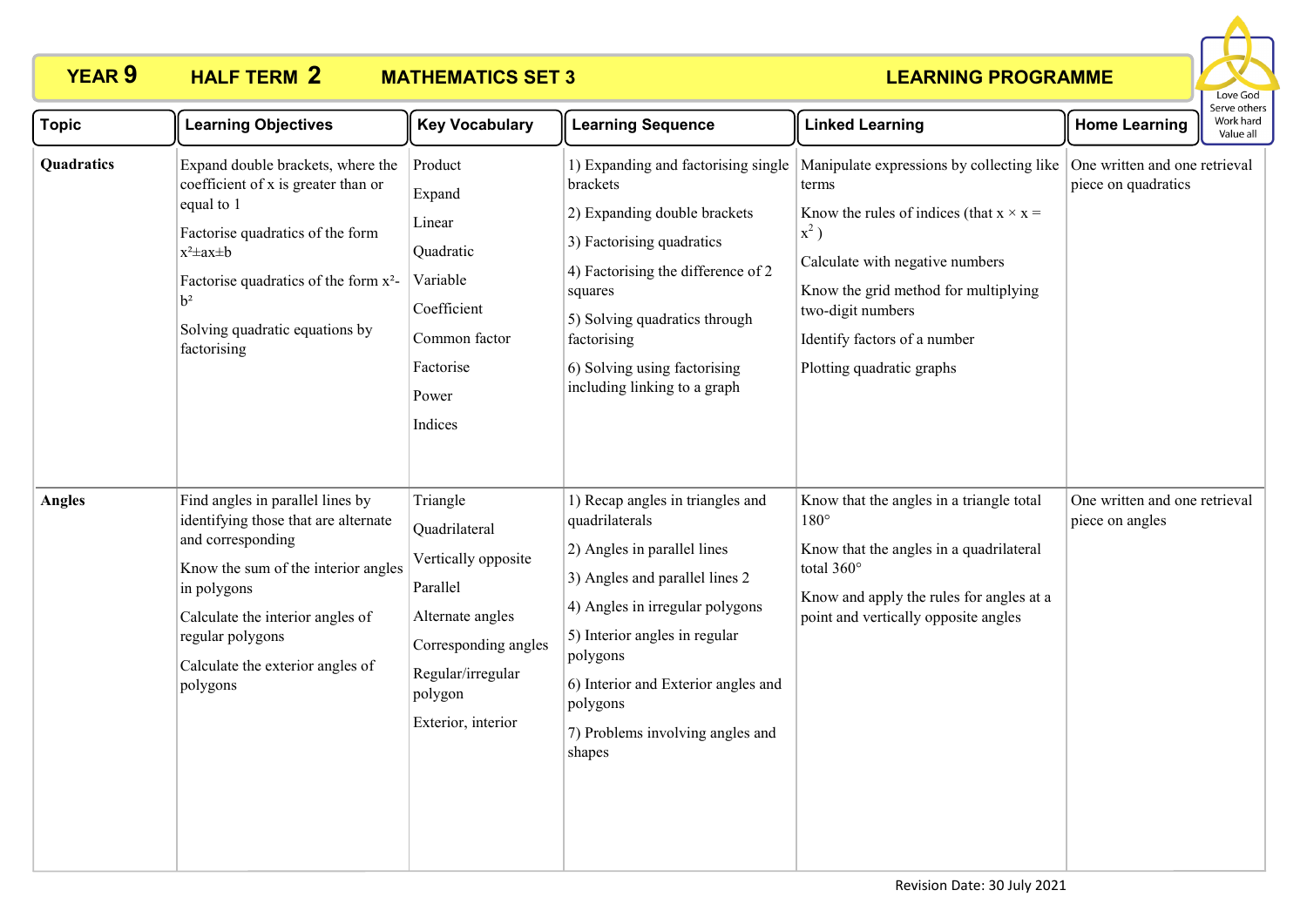

| <b>Topic</b>                     | <b>Learning Objectives</b>                                                                                                                                                                                             | <b>Key Vocabulary</b>                                                                                                                          | <b>Learning Sequence</b>                                                                                                                                                                                                                                                                                                                                                                                                                                               | <b>Linked Learning</b>                                                                                                                                                                             | <b>Home Learning</b>                                                | בו אב טנווכו א<br>Work hard<br>Value all |
|----------------------------------|------------------------------------------------------------------------------------------------------------------------------------------------------------------------------------------------------------------------|------------------------------------------------------------------------------------------------------------------------------------------------|------------------------------------------------------------------------------------------------------------------------------------------------------------------------------------------------------------------------------------------------------------------------------------------------------------------------------------------------------------------------------------------------------------------------------------------------------------------------|----------------------------------------------------------------------------------------------------------------------------------------------------------------------------------------------------|---------------------------------------------------------------------|------------------------------------------|
| Linear graphs                    | Plot graphs of the form $y=-mx+c$<br>and ax+by=c<br>Identify equations of lines from a<br>graph<br>Identify equations of lines from<br>given coordinates<br>Identify equations of parallel lines                       | Plot<br>Equation<br>Linear<br>Coordinate<br>(Positive/negative)<br>gradient<br>y-intercept<br>Horizontal<br>Vertical<br>Parallel<br>Substitute | 1) Plotting equations written as<br>$v=mx+c$<br>2) Plotting other linear graphs<br>3) Exploring the gradient<br>4) Gradients from 2 coordinates<br>5) Equation of a line from the<br>gradient and a point<br>6) Equation of a line from 2 points<br>7) Rearranging and working with<br>the equation of a straight line<br>8) Matching a graph to its equation<br>9) Using technology to explore<br>parallel and perpendicular lines<br>10) Equations of parallel lines | Use coordinates in all four quadrants<br>Write the equation of a line parallel to the<br>x-axis or the y-axis<br>Substitute positive and negative numbers<br>into formulae<br>Rearranging formulae | One written and one retrieval<br>piece on linear graphs             |                                          |
| <b>Simultaneous</b><br>equations | Solve two equations<br>simultaneously, where no variable<br>requires multiplication<br>Solve two equations<br>simultaneously, where variables<br>require multiplication<br>Solve simultaneous equations<br>graphically | Simultaneous equation<br>Variable<br>Eliminate<br>Intersect<br>Coefficient                                                                     | 1) Solving simultaneous equations<br>graphically<br>2) Solving pictorial representations<br>3) Solving basic simultaneous<br>equations, no multiplication by<br>elimination<br>4) Solving simultaneous equations -<br>one multiplication<br>5) Solving simultaneous equations -<br>two multiplications<br>6) Worded simultaneous equations                                                                                                                             | Plot linear graphs<br>Solve linear equations<br>Substitute numbers into formulae<br>Manipulate expressions by multiplying<br>by a single term                                                      | One written and one retrieval<br>piece on simultaneous<br>equations |                                          |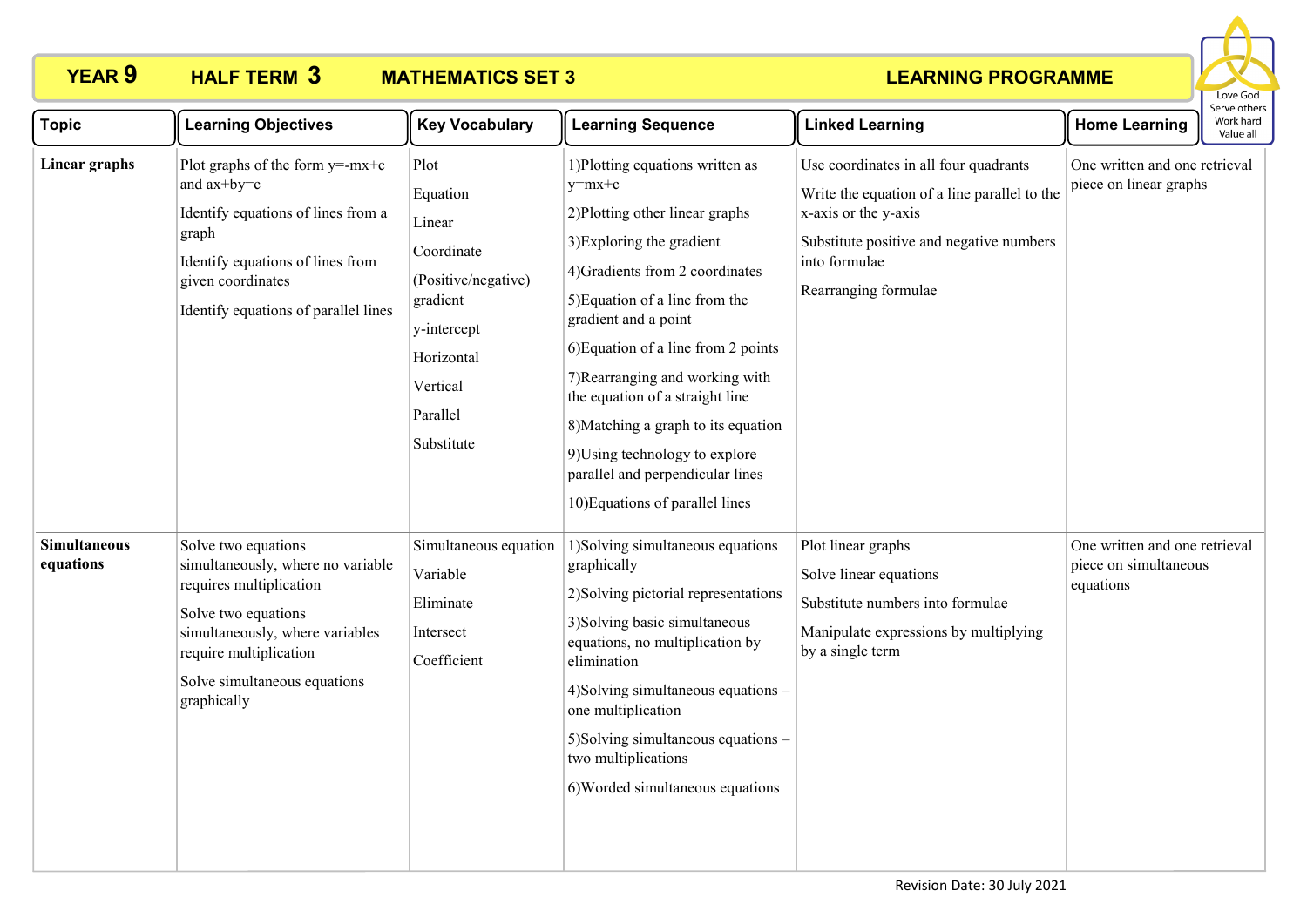

| <b>Topic</b>            | <b>Learning Objectives</b>                                                          | <b>Key Vocabulary</b>                        | <b>Learning Sequence</b>                                                                                                              | <b>Linked Learning</b>                                                                                                                                   | <b>Home Learning</b>                                    | Serve otners<br>Work hard<br>Value all |
|-------------------------|-------------------------------------------------------------------------------------|----------------------------------------------|---------------------------------------------------------------------------------------------------------------------------------------|----------------------------------------------------------------------------------------------------------------------------------------------------------|---------------------------------------------------------|----------------------------------------|
| Venn and<br>probability | Complete a two-circled Venn<br>diagram<br>Complete a three-circled Venn<br>diagrams | Set<br>Venn diagram<br>Union<br>Intersection | 1) Venn diagrams including<br>multiples<br>2) Worded problem Venn diagrams<br>3) Three circle Venn diagrams<br>4)Consolidation lesson | Multiples, factors, primes<br>Calculate the probability of mutually<br>exclusive events<br>Calculate the probability of non-mutually<br>exclusive events | One written and one retrieval<br>piece on venn diagrams |                                        |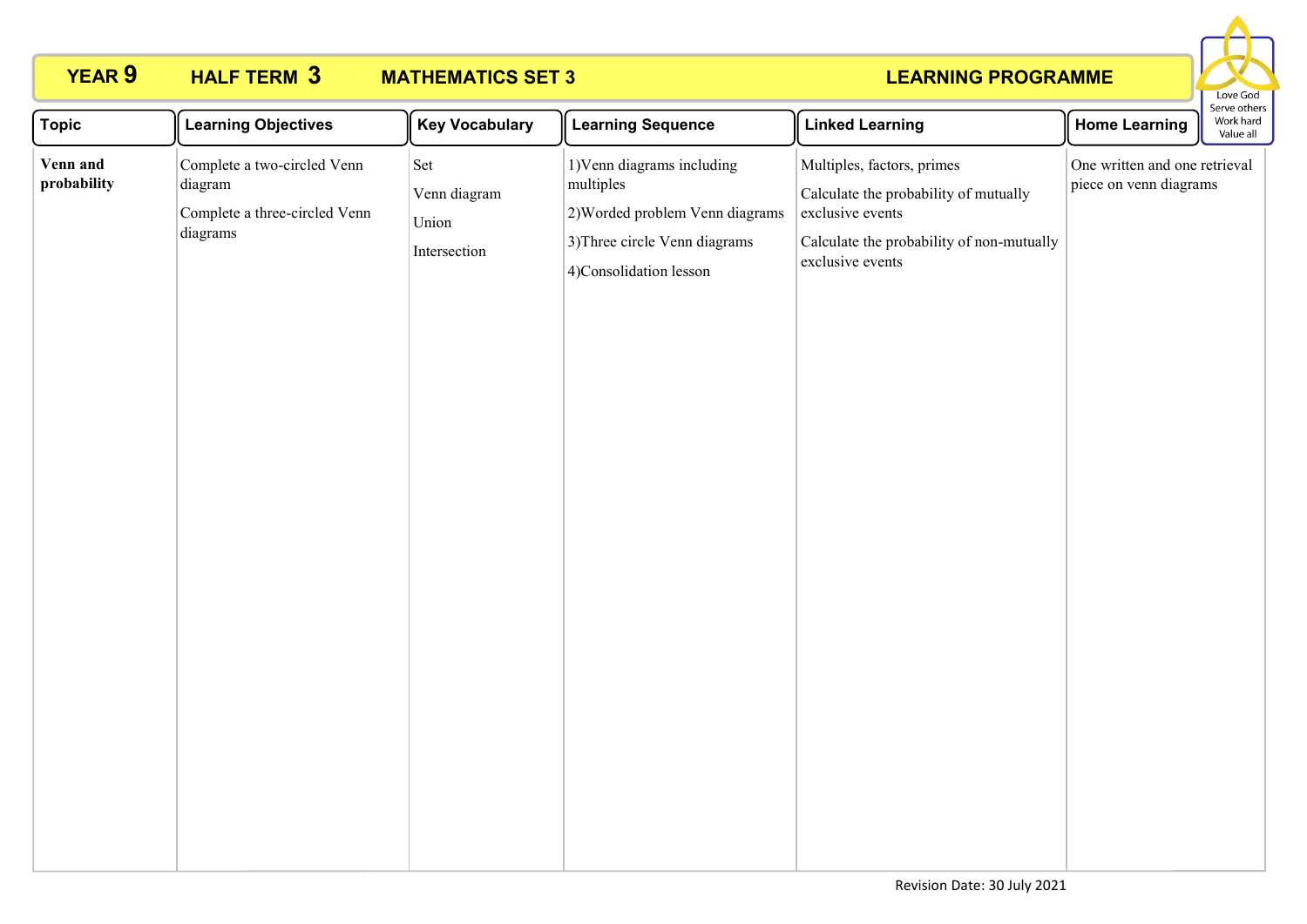

| <b>Topic</b>          | <b>Learning Objectives</b>                                                                                                                                                                                                                                 | <b>Key Vocabulary</b>                                                                                 | <b>Learning Sequence</b>                                                                                                                                                                                                                                                                                                                                                                                                                                                 | <b>Linked Learning</b>                                                                                                                                               | <b>Home Learning</b>                                   | בו אב חווכו א<br>Work hard<br>Value all |
|-----------------------|------------------------------------------------------------------------------------------------------------------------------------------------------------------------------------------------------------------------------------------------------------|-------------------------------------------------------------------------------------------------------|--------------------------------------------------------------------------------------------------------------------------------------------------------------------------------------------------------------------------------------------------------------------------------------------------------------------------------------------------------------------------------------------------------------------------------------------------------------------------|----------------------------------------------------------------------------------------------------------------------------------------------------------------------|--------------------------------------------------------|-----------------------------------------|
| <b>Fractions</b>      | Calculating fractions of amounts<br>Comparing and ordering fractions<br>Multiplying and dividing proper<br>fractions<br>Multiplying and dividing mixed<br>numbers<br>Adding and subtracting proper<br>fractions<br>Adding and subtracting mixed<br>numbers | Mixed number<br>Equivalent fraction<br>Simplify, cancel<br>Improper fraction<br>Percent<br>Multiplier | 1) Fractions of amounts<br>2)FDP of amounts exam style<br>questions<br>3) Equivalent fractions and<br>converting fractions between mixed<br>and improper<br>4)Comparing and ordering fractions<br>5) Multiplying fractions including<br>mixed numbers<br>6) Dividing fractions including<br>mixed numbers<br>7) Adding and subtracting fractions<br>including mixed numbers<br>8) All operations with fractions<br>9) Worded problems<br>10) Using ratios with fractions | Division involving remainders<br>Converting between fractions, decimals<br>and percentages<br>Identifying reciprocals<br>Identifying LCM<br>Finding ratio of amounts | One written and one retrieval<br>piece on fractions    |                                         |
| <b>Column vectors</b> | Be able to draw a vector<br>Add and subtract vectors<br>Identify parallel vectors                                                                                                                                                                          | Magnitude<br>Direction<br>Pythagoras<br>Hypotenuse                                                    | 1) Drawing a vector<br>2) Adding and subtracting<br>3) Multiplying vectors including<br>Pythagoras<br>4) Parallel vectors                                                                                                                                                                                                                                                                                                                                                | Identify parallel lines<br>Translate shapes using vectors<br>Arithmetic with negative numbers                                                                        | One written and one retrieval<br>piece on vectors.     |                                         |
| <b>Inequalities</b>   | Solve linear inequalities<br>Drawing inequalities on a number<br>line<br>Identifying sets of integers that<br>satisfy inequalities                                                                                                                         | (Linear) inequality<br>Unknown<br>Solve<br>Solution set<br>Integer                                    | 1) Solving inequalities recap<br>2) Writing inequalities on and from<br>a number line<br>3) Finding values of compound<br>inequalities<br>4) Writing compound inequalities<br>on a number line                                                                                                                                                                                                                                                                           | Inverse operations<br>Solving linear equations<br>Substituting into expressions                                                                                      | One written and one retrieval<br>piece on inequalities |                                         |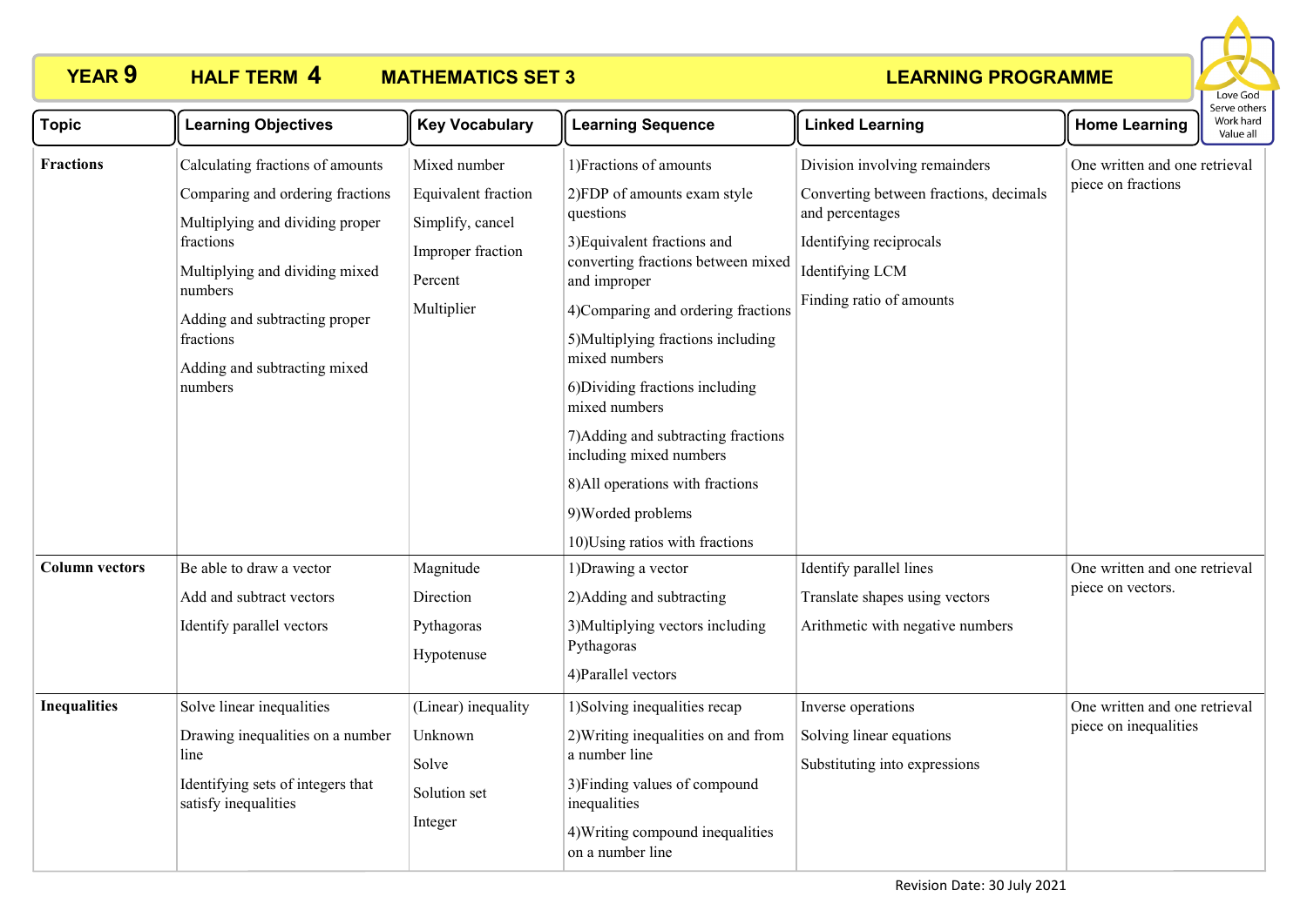## **HALF TERM 5**

# **YEAR 9 HALF TERM MATHEMATICS SET 3**



| <b>Topic</b>                         | <b>Learning Objectives</b>                                                                                                                                                                                                                                   | <b>Key Vocabulary</b>                                                                                                                                                                                                        | <b>Learning Sequence</b>                                                                                                                                                                                                                                                                                                                                                                | <b>Linked Learning</b>                                                                                                                                                                                                               | <b>Home Learning</b>                                      | Work hard<br>Value all |  |
|--------------------------------------|--------------------------------------------------------------------------------------------------------------------------------------------------------------------------------------------------------------------------------------------------------------|------------------------------------------------------------------------------------------------------------------------------------------------------------------------------------------------------------------------------|-----------------------------------------------------------------------------------------------------------------------------------------------------------------------------------------------------------------------------------------------------------------------------------------------------------------------------------------------------------------------------------------|--------------------------------------------------------------------------------------------------------------------------------------------------------------------------------------------------------------------------------------|-----------------------------------------------------------|------------------------|--|
| <b>Transformations</b>               | Translate shapes and describe a<br>give translation<br>Reflect shapes and describe a given<br>reflection<br>Rotate shapes and describe a given<br>rotation<br>Enlarge shapes with a positive and<br>fractional scale factors<br>Describe a given enlargement | Origin<br>Quadrant<br>Translation,<br>Reflection, Rotation<br>Transformation<br>Object, Image<br>Congruent, congruence $\vert$ 6)Rotation – Drawing<br>Vector<br>Similar<br>Enlarge<br>Scale factor<br>Centre of enlargement | $1)$ Translation – Drawing<br>2) Translation - Describing<br>3) Naming horizontal and vertical<br>lines and $y=x$ , $y=x$<br>$4)$ Reflections – Drawing<br>$5)$ Reflections – Describing<br>7) Rotation - Describing<br>8) Combining the 3 transformations<br>9)Positive enlargements<br>10) Fractional enlargements<br>11) Describing enlargements<br>12)Combining all transformations | Work with coordinates in all four<br>quadrants<br>Carry out a translation using worded<br>directions<br>Identify equations of lines parallel to the<br>axes<br>Find fractions of amounts<br>Identify scale factors of similar shapes | One written and one retrieval<br>piece on transformations |                        |  |
| <b>Quadratic and</b><br>cubic graphs | Plotting quadratic graphs when $x^2$<br>has a positive coefficient<br>Plotting quadratic graphs when x <sup>2</sup><br>has a negative coefficient<br>Plotting cubic graphs                                                                                   | Function<br>Equation<br>Quadratic<br>Cubic<br>Reciprocal<br>Gradient<br>y-intercept<br>Root<br>Substitution<br>Plot                                                                                                          | 1) Recap substitution involving<br>powers<br>2) Plotting quadratic graphs<br>3) Plotting quadratics graphs with<br>negative x squared<br>4) Plotting cubic graphs<br>5) Identifying types of graphs                                                                                                                                                                                     | Arithmetic with negative numbers<br>Substituting positive and negative<br>integers into quadratic and cubic<br>expressions<br>Use coordinates in all four quadrants                                                                  | One written and one retrieval<br>piece on graphs.         |                        |  |